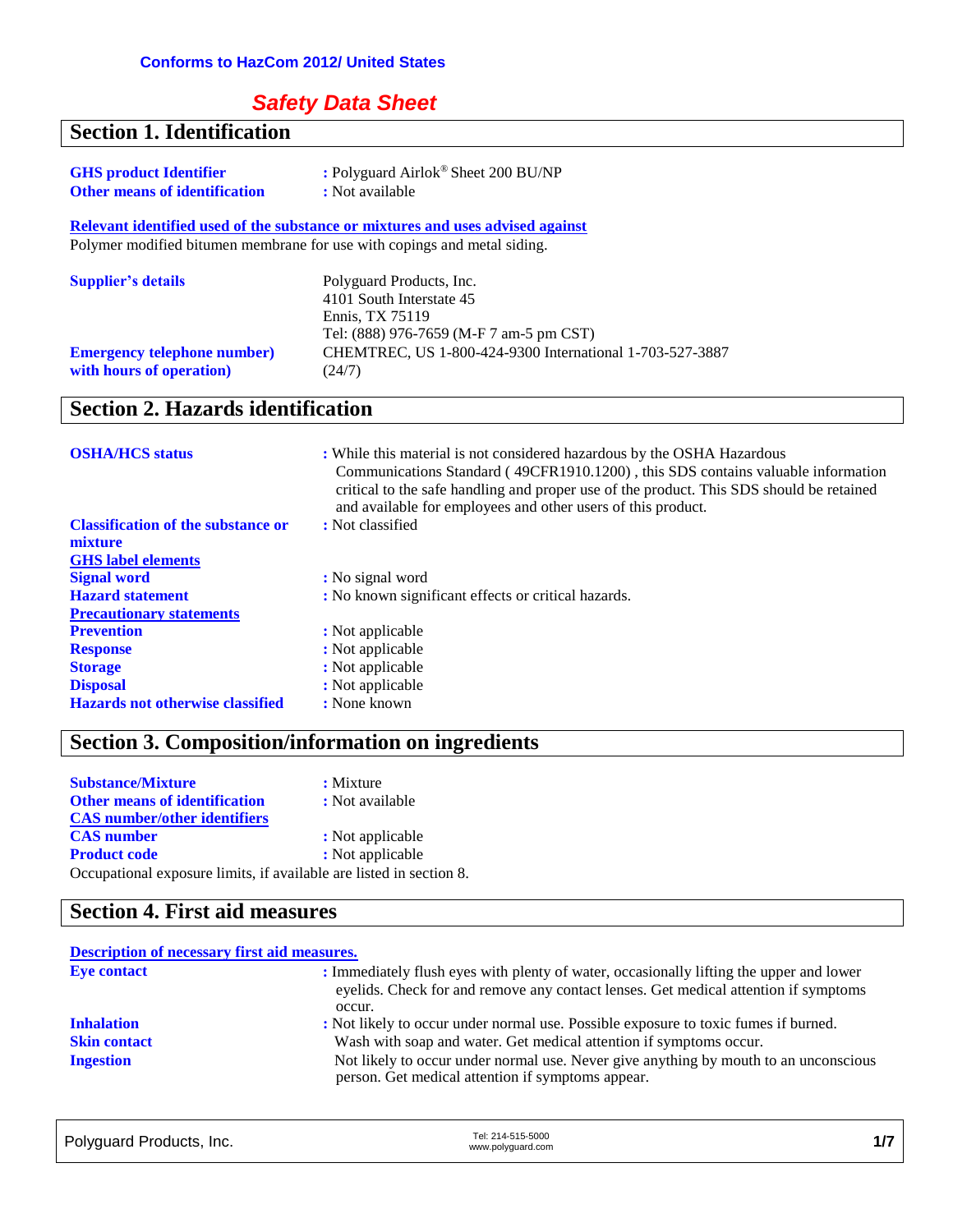### **Section 4. First aid measures**

| Most important symptoms/effects, acute and delayed |                                                                                                                                                       |  |
|----------------------------------------------------|-------------------------------------------------------------------------------------------------------------------------------------------------------|--|
| <b>Potential acute health effects</b>              |                                                                                                                                                       |  |
| <b>Eye contact</b>                                 | : No known significant effects or critical hazards                                                                                                    |  |
| <b>Inhalation</b>                                  | : No known significant effects or critical hazards                                                                                                    |  |
| <b>Skin contact</b>                                | : No known significant effects or critical hazards                                                                                                    |  |
| <b>Ingestion</b>                                   | : No known significant effects or critical hazards                                                                                                    |  |
| <b>Over-exposure signs/symptoms</b>                |                                                                                                                                                       |  |
| <b>Eye contact</b>                                 | : No known significant effects or critical hazards                                                                                                    |  |
| <b>Inhalation</b>                                  | : No known significant effects or critical hazards                                                                                                    |  |
| <b>Skin contact</b>                                | : No known significant effects or critical hazards                                                                                                    |  |
| <b>Ingestion</b>                                   | : No known significant effects or critical hazards                                                                                                    |  |
|                                                    | Indication of immediate medical attention and special treatment needed, if necessary.                                                                 |  |
| <b>Notes to physician:</b>                         | : No specific treatment. Treat symptomatically. Contact poison treatment specialist<br>immediately if large quantities have been ingested or inhaled. |  |
| <b>Specific treatments</b>                         | : No specific treatment                                                                                                                               |  |
| <b>Protection of first-aiders:</b>                 | : No action shall be taken involving any personal risk or without suitable training.                                                                  |  |

### **Section 5. Fire-fighting measures**

| <b>Extinguishing media</b>                           |                                                                                                                                                                            |
|------------------------------------------------------|----------------------------------------------------------------------------------------------------------------------------------------------------------------------------|
| <b>Suitable extinguishing media</b>                  | : Use an extinguishing agent suitable for the surrounding fire.                                                                                                            |
| <b>Unsuitable extinguishing media</b>                | : None known                                                                                                                                                               |
| <b>Specific hazards arising from the</b><br>chemical | : No specific fire or explosion hazard.                                                                                                                                    |
| <b>Hazardous thermal decomposition</b>               | : Decomposition products may include the following materials:                                                                                                              |
| <b>products</b>                                      | Carbon Dioxide                                                                                                                                                             |
|                                                      | Carbon Monoxide                                                                                                                                                            |
|                                                      | Sulfur oxides                                                                                                                                                              |
|                                                      | Low MW hydrocarbons                                                                                                                                                        |
| <b>Special protective equipment</b>                  | : Fire-fighters should wear appropriate protective equipment and self-contained breathing<br>apparatus (SCBA) with a full-face piece operated in a positive pressure mode. |
| <b>Special protective actions for fire</b>           | : No special protection is required.                                                                                                                                       |
| <b>fighters</b>                                      |                                                                                                                                                                            |

### **Section 6. Accidental release measures**

| <b>Personal precautions, protective equipment and emergency procedures.</b>                                                                                                                                                                                                            |                                                                                                                                                      |  |
|----------------------------------------------------------------------------------------------------------------------------------------------------------------------------------------------------------------------------------------------------------------------------------------|------------------------------------------------------------------------------------------------------------------------------------------------------|--|
| For non emergency personal                                                                                                                                                                                                                                                             | : Put on appropriate personal protective equipment.                                                                                                  |  |
| For emergency responders                                                                                                                                                                                                                                                               | : If specialized clothing is required to deal with the spillage, take note of any information in<br>Section 8 on suitable and unstuiatble materials. |  |
| <b>Enviromental precautions</b><br>: Not applicable                                                                                                                                                                                                                                    |                                                                                                                                                      |  |
| $M_{\rm{c}}$ and $L_{\rm{c}}$ and $L_{\rm{c}}$ are also defined by $\mathbf{f}_{\rm{c}}$ . The contract of the contract of the contract of the contract of $\mathbf{f}_{\rm{c}}$ and $\mathbf{f}_{\rm{c}}$ and $\mathbf{f}_{\rm{c}}$ and $\mathbf{f}_{\rm{c}}$ and $\mathbf{f}_{\rm{c$ |                                                                                                                                                      |  |

**Methods and materials for containment and cleaning up Spill :** Due to the physical state of this material, spills are not possible.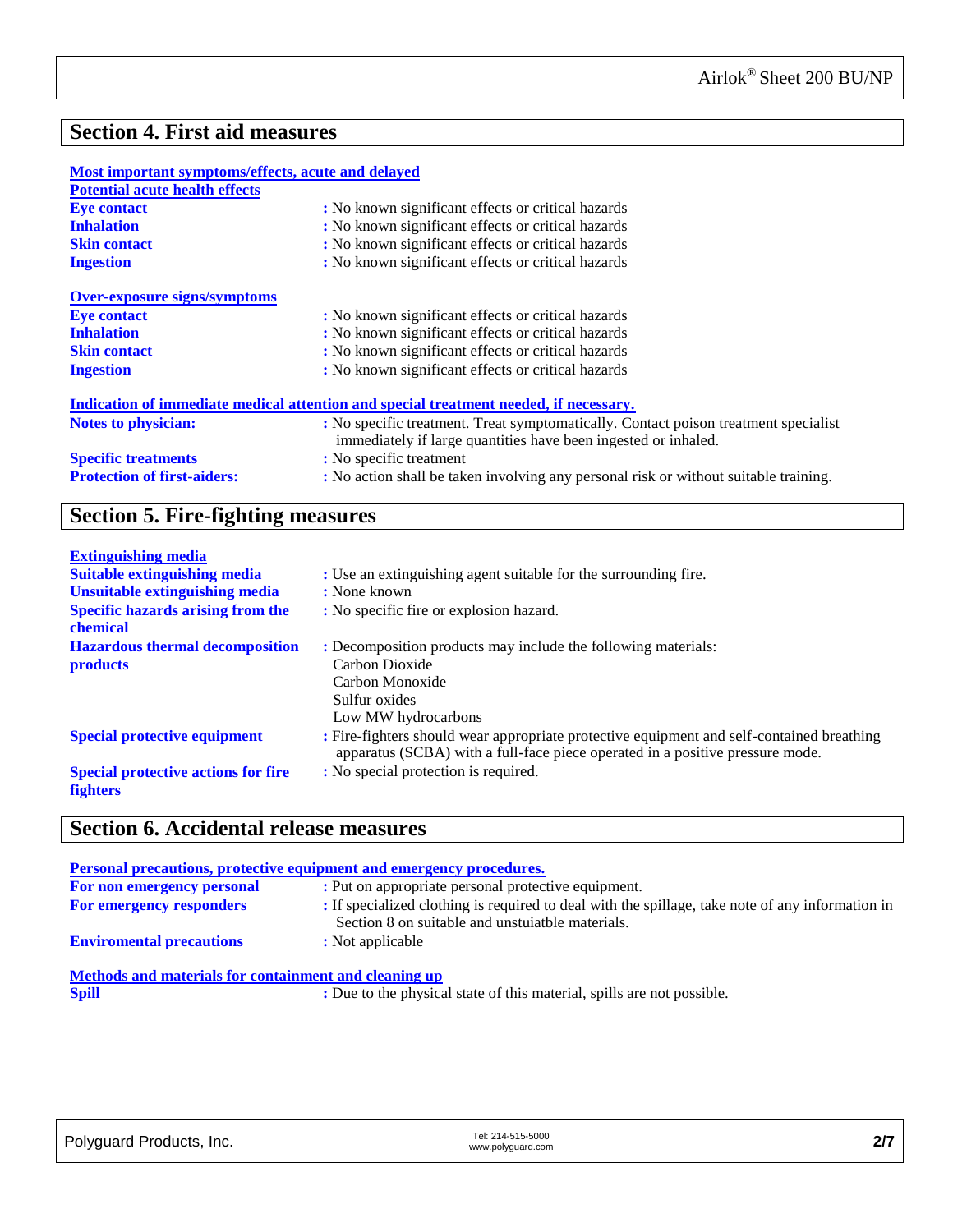# **Section 7. Handling and storage**

| <b>Precautions for safe handling</b>                                                                                                                                                                                                                                                                                                                                                                 |                                                                                                                                                                                                                                                                                                                                   |
|------------------------------------------------------------------------------------------------------------------------------------------------------------------------------------------------------------------------------------------------------------------------------------------------------------------------------------------------------------------------------------------------------|-----------------------------------------------------------------------------------------------------------------------------------------------------------------------------------------------------------------------------------------------------------------------------------------------------------------------------------|
| <b>Protective measures</b>                                                                                                                                                                                                                                                                                                                                                                           | : Put on appropriate personal protective equipment (see Section 8)                                                                                                                                                                                                                                                                |
| : Eating, drinking and smoking should be prohibited in areas where material is handled,<br><b>Advice on general occupational</b><br>stored and processed. Workers should wash hands and face before eating, drinking and<br>hygiene<br>smoking. Remove contaminated clothing and protective equipment before entering eating<br>areas. See section 8 for additional information on hygiene measures. |                                                                                                                                                                                                                                                                                                                                   |
| <b>Conditions for safe storage,</b><br>including any incompatibilities                                                                                                                                                                                                                                                                                                                               | : Store in accordance with local regulations. Store in original container protected from<br>direct sunlight in a dry cool and well-ventilated area away from incompatible materials<br>(see section 10) and food and drink. Keep container tightly closed and sealed until ready<br>to use. Do not store in unlabeled containers. |

# **Section 8. Exposure controls/personal protection**

| <b>Control parameters</b>               |                                                                                                                                                                                                                                                                                                                       |
|-----------------------------------------|-----------------------------------------------------------------------------------------------------------------------------------------------------------------------------------------------------------------------------------------------------------------------------------------------------------------------|
| <b>Occupational exposure limits</b>     | : None                                                                                                                                                                                                                                                                                                                |
| <b>Appropriate engineering controls</b> | : No special ventilation requirements. Good ventilation should be sufficient to control<br>worker exposure to airborne contaminats.                                                                                                                                                                                   |
| <b>Environmental exposure controls</b>  | : Emmissions from ventilation or work process equipment should be checked to ensure<br>they comply with the requirements of environmental protection legislation.                                                                                                                                                     |
| <b>Hygiene measure:</b>                 | : Wash hands, forearms and face thoroughly after handling chemical products, before<br>eating, smoking, and using the lavatory and at the end of the working period. Ensure that<br>eyewash stations and safety showers are close to the work station location.                                                       |
| <b>Eye/face protection</b>              | : Safety eyewear complying with an approved standard should be used when risk<br>assessment indicates this is necessary to avoid exposure to liquid splashes, mists, gases<br>and dusts.                                                                                                                              |
| <b>Skin Protection</b>                  |                                                                                                                                                                                                                                                                                                                       |
| <b>Hand protection</b>                  | : Chemical-resistant, imprevious gloves complying with an approved standard should be<br>worn at all times when handling chemical products if a risk assessment indicates this is<br>necessary.                                                                                                                       |
| <b>Body protection</b>                  | : Personal protective equipment for the body should be selected based on the task being<br>preformed and the risks involved and should be approved by a specialist before handling<br>this product.                                                                                                                   |
| <b>Other skin protection</b>            | : Appropriate footwear and any additional skin protection measures should be selected<br>based on the task being preformed and the risks involved and should be approved by a<br>specialist before handling this product.                                                                                             |
| <b>Respiratory protection</b>           | : Use a properly fitted, particulate filter respiratory complying with an approved standard if<br>a risk assessment indicates this is necessary. Respirator selection must be based on<br>known or anticipated exposure levels, the hazards of the product and the safe working<br>limits of the selected respirator. |

# **Section 9. Physical and chemical properties**

| <b>Appearance</b>     |                       |
|-----------------------|-----------------------|
| <b>Physical state</b> | : Solid               |
| <b>Color</b>          | : White               |
| <b>Odor</b>           | : Asphaltic (slight)  |
| <b>Odor threshold</b> | : Not available       |
| pH                    | : Not applicable      |
| <b>Melting point</b>  | : Not available       |
| <b>Boiling point</b>  | : Not available       |
| <b>Flash Point</b>    | : Not determined      |
|                       |                       |
|                       | $T0$ , $244$ E4E E000 |

| 3/7 |
|-----|
|     |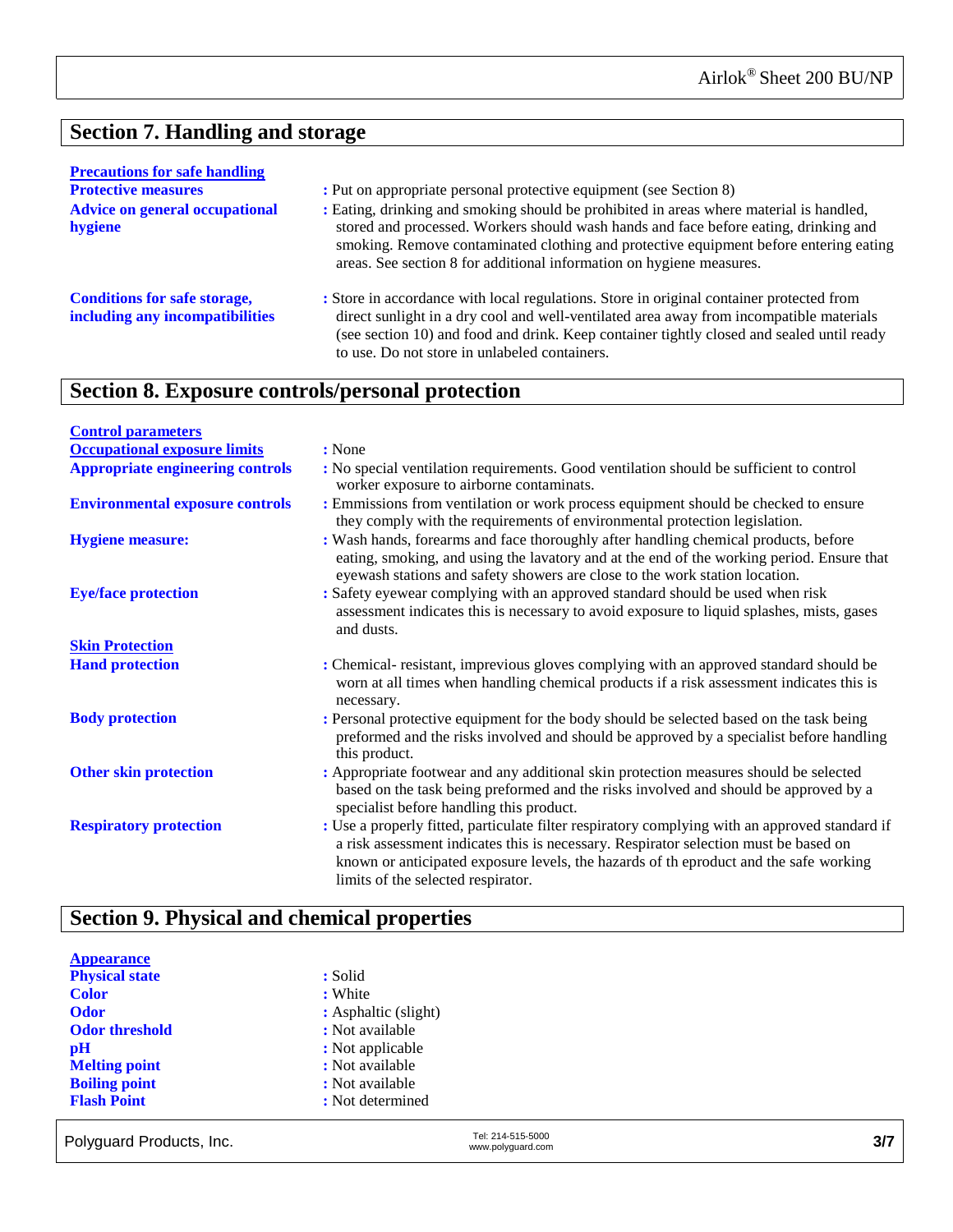# **Section 9. Physical and chemical properties**

| <b>Burning time</b>               | : Not determined      |
|-----------------------------------|-----------------------|
| <b>Burning rate</b>               | : Not determined      |
| <b>Evaporation rate:</b>          | : Not applicable      |
| <b>Flammability</b> (solid, gas)  | : Not applicable      |
| Lower & upper explosive           | : Not applicable      |
| (flammable) limits                |                       |
| <b>Vapor density</b>              | : Not applicable      |
| <b>Vapor pressure</b>             | : Not applicable      |
| <b>Relative density</b>           | : 1.09                |
| <b>Solubility</b>                 | : Insoluble in water  |
| <b>Partition coefficient: n-</b>  | : Not available       |
| octanol/water                     |                       |
| <b>Auto-</b> ignition temperature | : Not applicable      |
| <b>Decomposition temperature</b>  | : Not applicable      |
| <b>SADT</b>                       | : Not applicable      |
| <b>Viscosity</b>                  | : Not applicable      |
| <b>VOC</b>                        | : $0 \nvert 2 \nvert$ |

# **Section 10. Stability and reactivity**

| <b>Reactivity</b>                         | : No specific test data related to reactivity available for this product or its ingredients.              |
|-------------------------------------------|-----------------------------------------------------------------------------------------------------------|
| <b>Chemical stability</b>                 | : This product is stable.                                                                                 |
| <b>Possibility of hazardous reactions</b> | : Under normal conditions of storage and use, hazardous decomposition products should<br>not be produced. |
| <b>Conditions to avoid:</b>               | : No specific data.                                                                                       |
| <b>Incompatible materials</b>             | : Reactive or incompatible with the following materials: Oxidizing materials                              |
| <b>Hazardous decomposition products</b>   | : Under normal conditions of storage and use, hazardous decomposition products should<br>not be produced. |

# **Section 11.Toxicological information**

| <b>Information on toxicological effects</b> |                                                                |
|---------------------------------------------|----------------------------------------------------------------|
| <b>Acute toxicity</b>                       | : There is no data available                                   |
| <b>Irritation/Corrosion</b>                 |                                                                |
| <b>Skin</b>                                 | : There is no data available                                   |
| <b>Eyes</b>                                 | : There is no data available                                   |
| <b>Respiratory</b>                          | : There is no data available                                   |
| <b>Sensitization</b>                        |                                                                |
| <b>Skin</b>                                 | : There is no data available                                   |
| <b>Respiratory</b>                          | : There is no data available                                   |
| <b>Mutagenicity</b>                         | : There is no data available                                   |
| <b>Carcinogenicity</b>                      | : There is no data available                                   |
| <b>Reproductive toxicity</b>                | : There is no data available                                   |
| <b>Specific target organ toxicity</b>       | : There is no data available                                   |
| (single exposure)                           |                                                                |
| <b>Specific target organ toxicity</b>       | : There is no data available                                   |
| <u>(repeated exposure)</u>                  |                                                                |
| <b>Aspiration hazard</b>                    | : There is no data available                                   |
|                                             |                                                                |
| <b>Information on the likely routes of</b>  | : Routes of entry anticipated: dermal                          |
| exposure                                    | : Routes of entry not anticipated: Oral, inhalation, ingestion |
|                                             |                                                                |

| Polyguard Products, Inc. | Tel: 214-515-5000<br>www.polyguard.com |  |
|--------------------------|----------------------------------------|--|
|                          |                                        |  |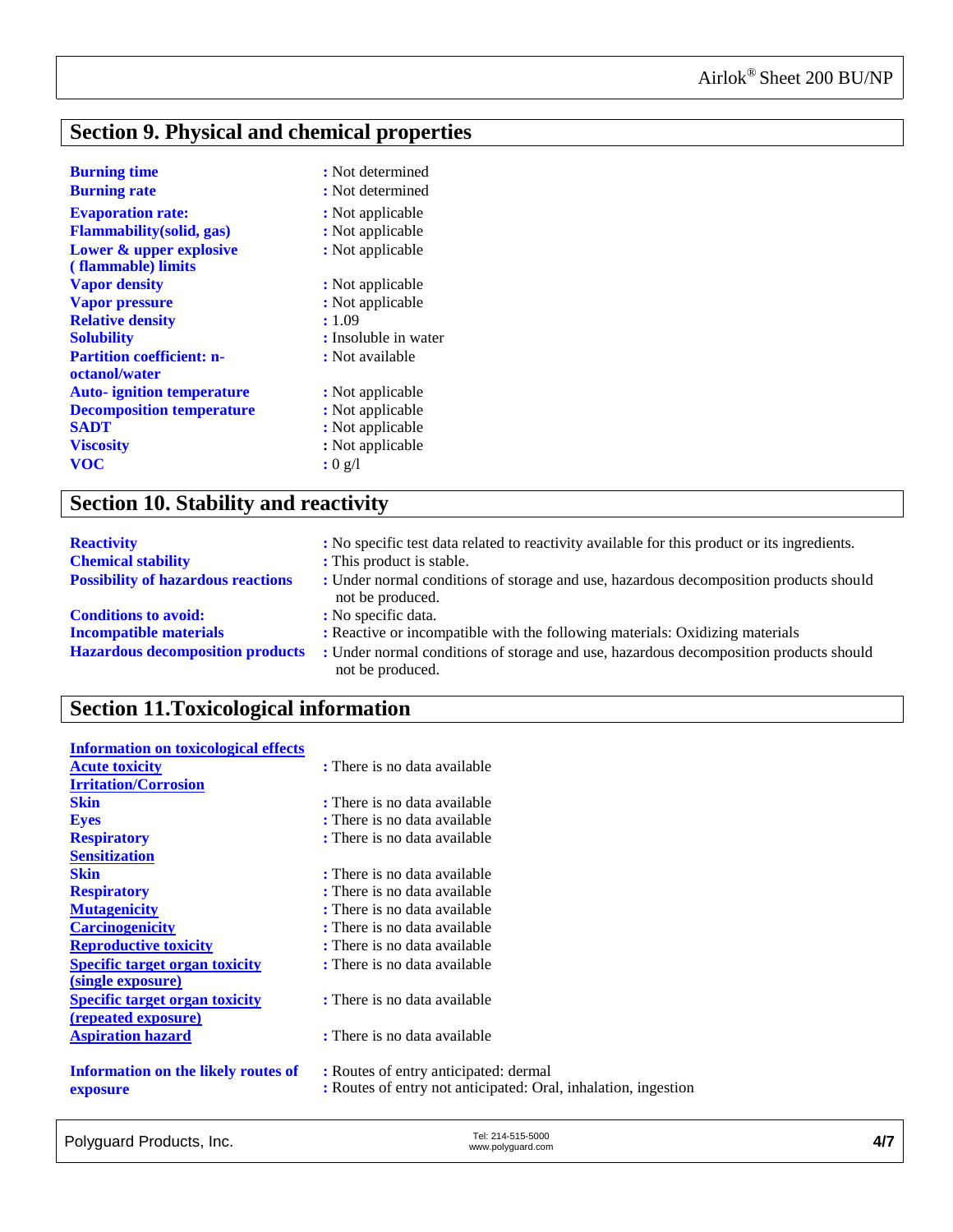# **Section 11.Toxicological information**

#### **Potential acute health effects**

| <b>Eye contact</b>  | : No known significant effects or critical hazards                           |
|---------------------|------------------------------------------------------------------------------|
| <b>Inhalation</b>   | : No known significant effects or critical hazards                           |
| <b>Skin contact</b> | : No known significant effects or critical hazards                           |
| <b>Ingestion</b>    | : No known significant effects or critical hazards                           |
|                     | Symptoms related to the physical, chemical and toxicological characteristics |
| <b>Eve contact</b>  | : No known significant effects or critical hazards                           |
| <b>Inhalation</b>   | : No known significant effects or critical hazards                           |
| <b>Skin contact</b> | : No known significant effects or critical hazards                           |
| <b>Ingestion</b>    | : No known significant effects or critical hazards                           |

#### **Delayed and immediate effects and also chronic effects from short and long term exposure Short term exposure**

| эногі ісгін ехроміте<br><b>Potential immediate effects</b> | : No known significant effects or critical hazards |
|------------------------------------------------------------|----------------------------------------------------|
| <b>Potential delayed effects</b>                           | : No known significant effects or critical hazards |
| Long term exposure                                         |                                                    |
| <b>Potential immediate effects</b>                         | : No known significant effects or critical hazards |
| <b>Potential delayed effects</b>                           | : No known significant effects or critical hazards |
| <b>Potential chronic health effects</b>                    |                                                    |
| <b>General</b>                                             | : No known significant effects or critical hazards |
| <b>Carcinogenicity</b>                                     | : No known significant effects or critical hazards |
| <b>Mutagenicity</b>                                        | : No known significant effects or critical hazards |
| <b>Teratogenicity</b>                                      | : No known significant effects or critical hazards |
| <b>Developmental effects</b>                               | : No known significant effects or critical hazards |
| <b>Fertility effects</b>                                   | : No known significant effects or critical hazards |
| <b>Target organs</b>                                       | : No known significant effects or critical hazards |
| <b>Numerical measures of toxicity</b>                      |                                                    |

**Acute toxicity estimates :** There is no data available

# **Section 12. Ecological information**

| : There is no data available                       |
|----------------------------------------------------|
| : There is no data available                       |
| : There is no data available                       |
|                                                    |
| : Not applicable                                   |
| : No known significant effects or critical hazards |
|                                                    |

### **Section 13. Disposal Considerations**

**Disposal methods** : The generation of waste should be avoided or minimized wherever possible. Disposal of this product, solutions and any by-products should comply with the requirements of environmental protection and waste disposal legislation and any regional local authority requirements. Empty containers or liners may retain some product residues. This material and its container must be disposed of in a safe way. Dispose of surplus and non-recyclable products via a licensed waste disposal contractor.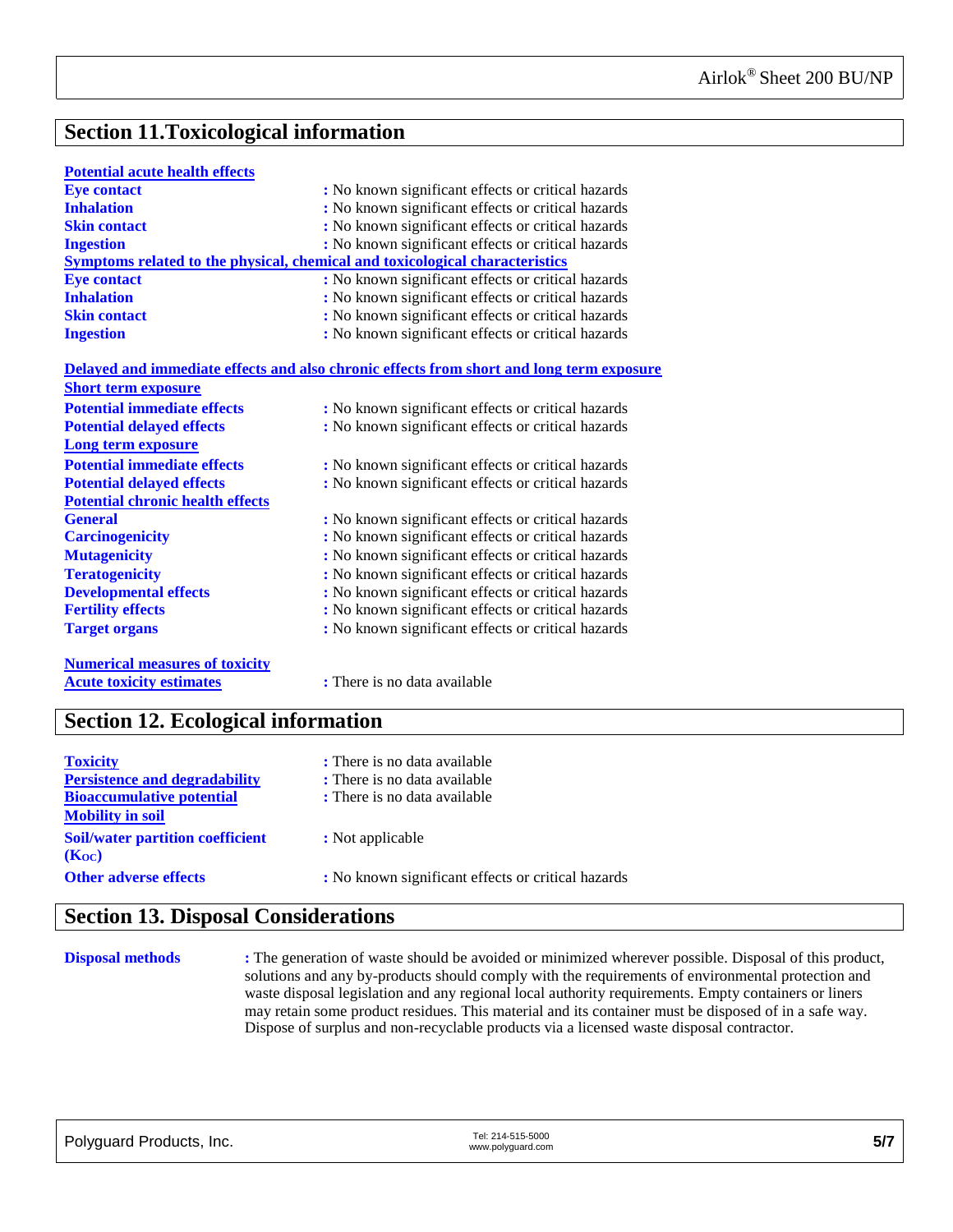# **Section 14. Transportation information**

| <b>AERG:</b>                   | : Not applicable |
|--------------------------------|------------------|
| <b>Regulatory Information:</b> |                  |
| DOT/TDG/IMDG/IATA              | : Not regulated  |

# **Section 15. Regulatory information**

| <b>U.S. Federal regulations:</b>                                                    | TSCA 8(a) CDR Exempt/Partial exemption: Not determined<br>United States inventory (TSCA 8 b): all components are listed or exempted     |
|-------------------------------------------------------------------------------------|-----------------------------------------------------------------------------------------------------------------------------------------|
| <b>Clean Air Act Section 112 (b)</b><br><b>Hazardous air pollutants (HAPs)</b>      | : Not listed                                                                                                                            |
| <b>Clean Air Act (CAA) Section 602</b><br><b>Class I Substances</b>                 | : Not listed                                                                                                                            |
| <b>Clean Air Act (CAA) Section 602</b><br><b>Class II Substances</b>                | : Not listed                                                                                                                            |
| <b>DEA List I Chemicals</b><br>(Precursor chemicals)                                | : Not listed                                                                                                                            |
| <b>DEA List II Chemicals</b><br><b>(Essential Chemicals)</b><br><b>SARA 302/304</b> | : Not listed                                                                                                                            |
| <b>Composition/information on</b><br><i>ingredients</i>                             | : No products found                                                                                                                     |
| <b>SARA 304 RQ</b><br><b>SARA 311/312</b>                                           | : Not applicable                                                                                                                        |
| <b>Classification</b><br><b>State regulations</b>                                   | : Not applicable                                                                                                                        |
| <b>Massachusetts</b>                                                                | : The following components are listed: Petroleum asphalt                                                                                |
| <b>New Jersey</b>                                                                   | : The following components are listed: Petroleum asphalt                                                                                |
| <b>New York</b>                                                                     | : None of the components are listed                                                                                                     |
| <b>Pennsylvania</b>                                                                 | : The following components are listed: Petroleum asphalt                                                                                |
| <b>California Prop.65</b>                                                           | : No products were found                                                                                                                |
| <b>International regulations</b>                                                    |                                                                                                                                         |
| <b>International lists</b>                                                          | : Australia inventory (AICS): all components are listed or exempted<br>: China inventory (IECSC): all components are listed or exempted |
|                                                                                     | : Japan inventory: Not determined                                                                                                       |
|                                                                                     | : China inventory (IECSC): All components are listed or exempted                                                                        |
|                                                                                     | : Korea inventory: All components are listed or exempted                                                                                |
|                                                                                     | : Malaysia inventory (EHS Register): Not determined                                                                                     |
|                                                                                     | : New Zealand Inventory of Chemicals (NZIoC): All components are listed or exempted                                                     |
|                                                                                     | : Philippines inventory (PICCS): all components are listed or exempted                                                                  |
|                                                                                     |                                                                                                                                         |
|                                                                                     | : Taiwan inventory (CSNN): Not determined                                                                                               |
| <b>Chemical Weapons Convention List</b><br>schedule I Chemicals                     | : Not listed                                                                                                                            |
| <b>Chemical Weapons Convention List</b><br>schedule II Chemicals                    | : Not listed                                                                                                                            |
| <b>Chemical Weapons Convention List</b><br>schedule III Chemicals                   | : Not listed                                                                                                                            |